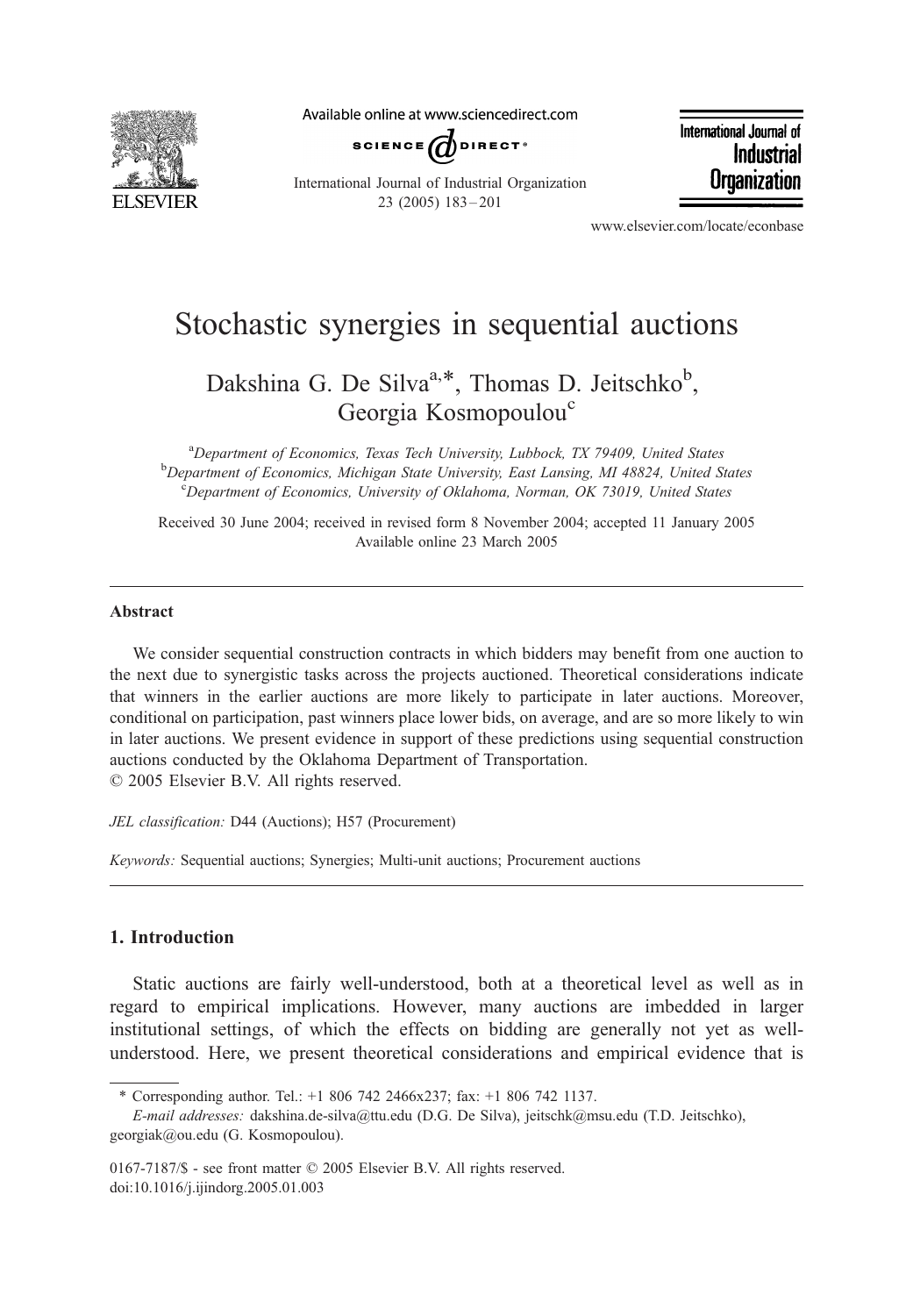consistent with these considerations concerning sequential construction contract bidding.

In multi-unit procurement auctions firms that win multiple contracts may gain from cost advantages that are present due to synergistic tasks. We investigate the impact of such synergies on bidding behavior in sequential auctions. Theory suggests that in such settings, a firm that wins a contract competes more aggressively for contracts being auctioned subsequently. We provide empirical evidence consistent with the theoretical hypothesis by examining data on sequential construction auctions conducted by the Oklahoma Department of Transportation.

Researchers have recently examined the importance of synergies in recurring auctions. [McMillan \(1994\)](#page--1-0) and [Cramton \(1997\)](#page--1-0) noted that in these auctions the two main concerns are bidders' extractions of complementarities between goods and the enhancement of efficiency in the distribution of goods. [Krishna and Rosenthal \(1996\)](#page--1-0) and [Branco \(1997\)](#page--1-0) show that in sequential second price auctions bidders who bid on multiple objects bid more aggressively than bidders who bid on a single object. [Jeitschko and Wolfstetter \(2002\)](#page--1-0) examine the bidding behavior in sequential first-price auctions and find that bidders who win an item in the presence of synergies bid more aggressively and win other related items with a higher probability.

These results rely on the assumption that in the first auction bidders are as yet unaware of their values for the items in the subsequent auction. However, in many auctions, e.g., government procurement auctions, bidders know all projects that are up for auction in a sequential setting and they also know both their stand-alone values as well as their joint values for these items. We find that, due to positive synergies, winners of the first auction are more likely to participate in the second auction than losers of the first auction are. Furthermore, conditional on bidding in the second auction, winners of the first auction place lower bids in the second auction thus, increasing their probability of being awarded the contract of the second auction. The uniqueness of our data set allows us to test and validate these theoretical predictions.

A number of recent empirical papers have emphasized spatial correlation in bids. [Gandal \(1997\),](#page--1-0) using Israeli data, shows that winning multiple cable television licenses in neighboring geographic areas enhances the value of owning these licenses. [Ausubel](#page--1-0) et al. (1997), who investigate the existence of cost advantages in broadband personal communication service spectrums (PCS) in ascending-bid auctions in the United States, find that there are geographic synergies associated with winning multiple adjacent spectrum licenses and that those synergies affect bidding.

[Rusco and Walls \(1999\)](#page--1-0) analyze data from the timber industry, and [De Silva \(2005\)](#page--1-0) considers Oklahoma road construction auctions. Both of these papers find that in recurring auctions there is spatial correlation of bids that induces aggressive bidding. [Marshall et al. \(2003\)](#page--1-0) use the modeling framework of [Krishna and Rosenthal \(1996\)](#page--1-0) to show that geographic synergies may account for a large percentage of costs in the distribution of school milk in the state of Georgia. [Cantillon and Pesendorfer \(2004\)](#page--1-0) consider first price combinatorial auctions and investigate cost synergies in auctions of bus routes in London, suggesting that geographic synergies are accounted for when routes are offered at auction at the same time.